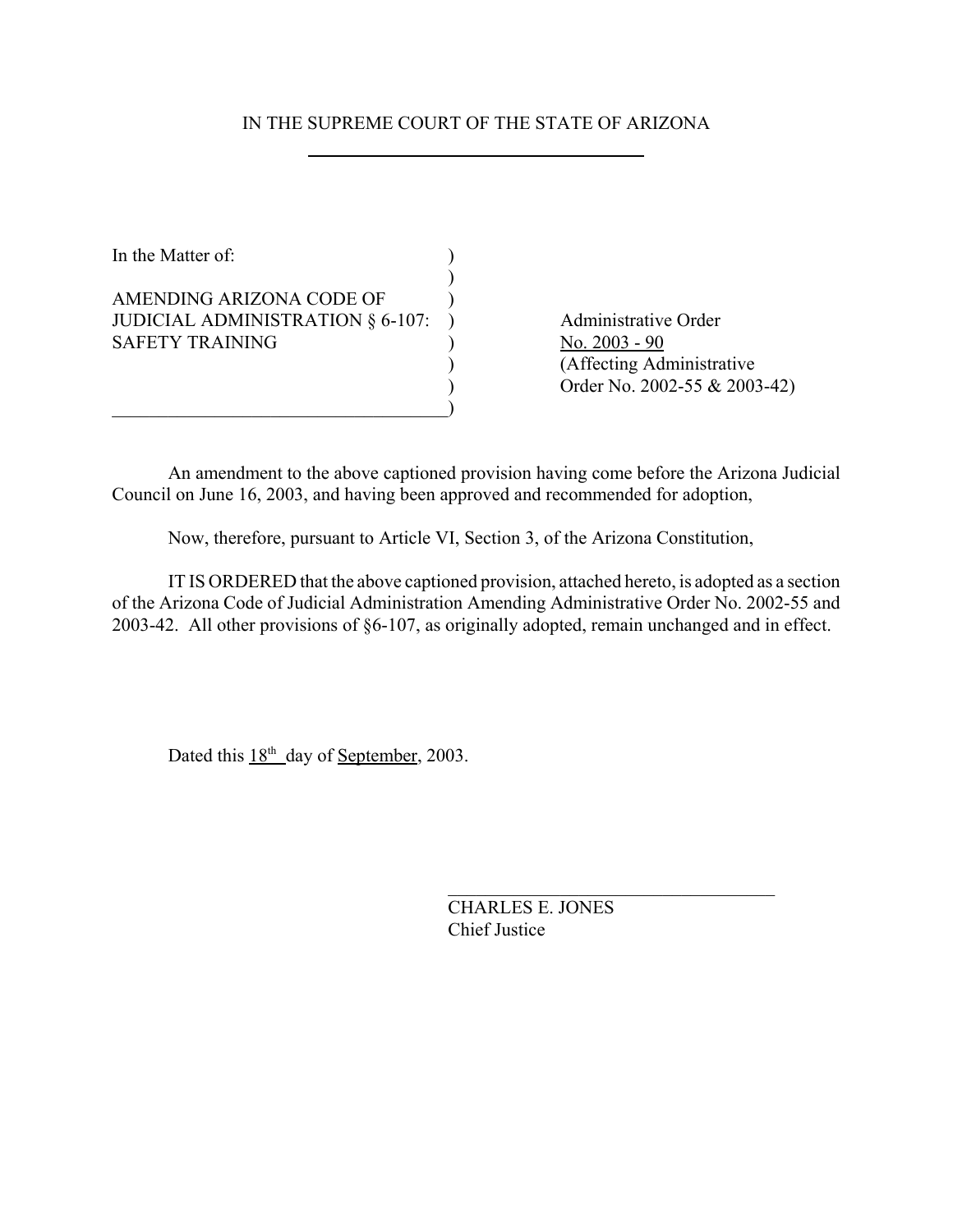## **ARIZONA CODE OF JUDICIAL ADMINISTRATION Part 6: Probation Chapter 1: General Administration Section 6-107: Safety Training**

#### **A. Definitions.** In this section the following definitions apply:

"Certified firearms instructor" means an individual certified in accordance with law enforcement firearms training standards and approved by the Administrative Office of the Courts (AOC).

"Defensive tactics instructor" means an individual certified in accordance with law enforcement training standards and approved by the AOC.

"Nomenclature" means a system that defines firearm components and how the components interrelate to the safe workings of the weapon.

"Officer" means both adult and juvenile probation and surveillance officers.

"Safety sensitive duties" means duties that involve assigned responsibilities for the direct supervision of probationers within the community and/or that involve authorization to carry and to use a firearm in the performance of any other assigned responsibilities.

"Safety sensitive positions" means officers, community service coordinators and other employees as designated by the chief probation officer or director of juvenile court services who provide direct supervision or services to adult or juvenile offenders who are subject to the jurisdiction of the court.

- **B. Applicability**. Article VI, Section 3 of the Arizona Constitution and A.R.S. §§ 12-251(c), and 8-203(c) authorizes the Supreme Court to establish standards for probation and surveillance officers.
- **C. Purpose.** To establish minimum standards for safety training for probation departments.
- **D. General Policy.** The safety training curriculum is subject to the approval of the Committee on Probation Education (COPE).

### **E. Officer Safety Orientation.**

- 1. The chief probation officer or director of juvenile court services shall ensure, that within 30 days of appointment, an officer receives a minimum of eight hours of officer safety training. This training shall use:
	- a. Curriculum approved by COPE; and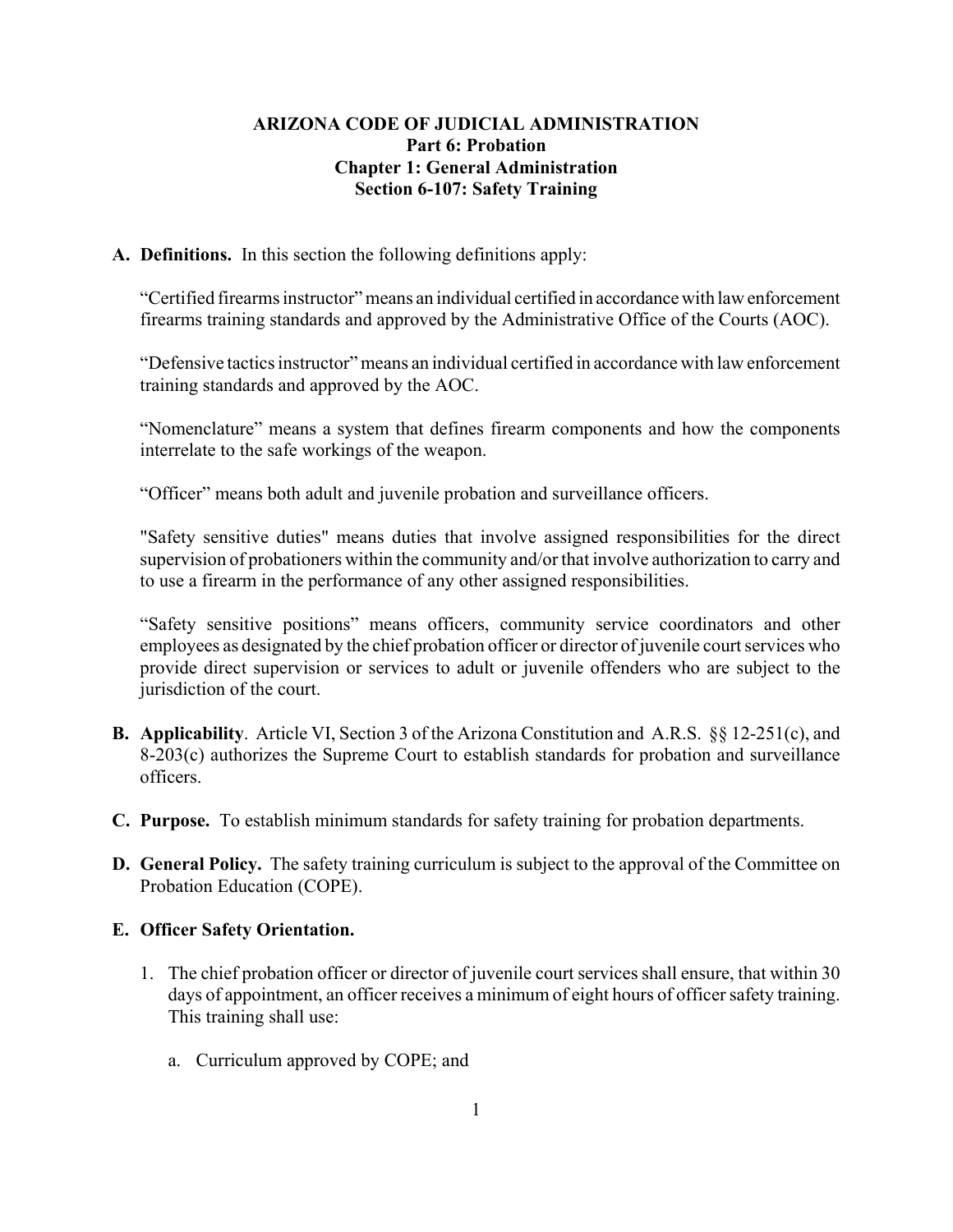- b. Instructors trained by the AOC Education Services Division in this subject matter.
- 2. Upon completion of this training, the trainer shall sign a departmental form verifying training completion by the officer. The trainer shall route the original to the officer's supervisor who shall place the form in the officer's departmental personnel file. The trainer shall maintain a copy for training records.
- 3. The chief probation officer or director of juvenile court services shall ensure that accurate training records for all probation employees are maintained.
- **F. Probation Certification Academies and Intensive Probation Institutes.** COPE shall ensure the curriculum of the probation certification academy and intensive probation institute include COPE approved officer safety training that includes the following components:
	- 1. Continuum of control;
	- 2. Verbal intervention;
	- 3. Office and field safety;
	- 4. Use of weapons;
	- 5. Search and seizure; and
	- 6. Search and seizure practicums.

### **G. Defensive Tactics Training Academy.**

- 1. All officers in safety sensitive positions and officers assigned to safety sensitive duties shall and all other officers may:
	- a. Certify, on a form approved by the AOC, that they have no knowledge of any condition that may render them medically or physically unable to participate in any aspect of the defensive tactics training academy.
	- b. Demonstrate, by proficiency testing, competency and understanding of the physical and verbal techniques and tactics presented at the defensive tactics training academy; and
	- c. Successfully complete a remedial course within 60 days for any subject area in which a demonstrated proficiency was not attained.
- 2. Temporary Medical Waiver.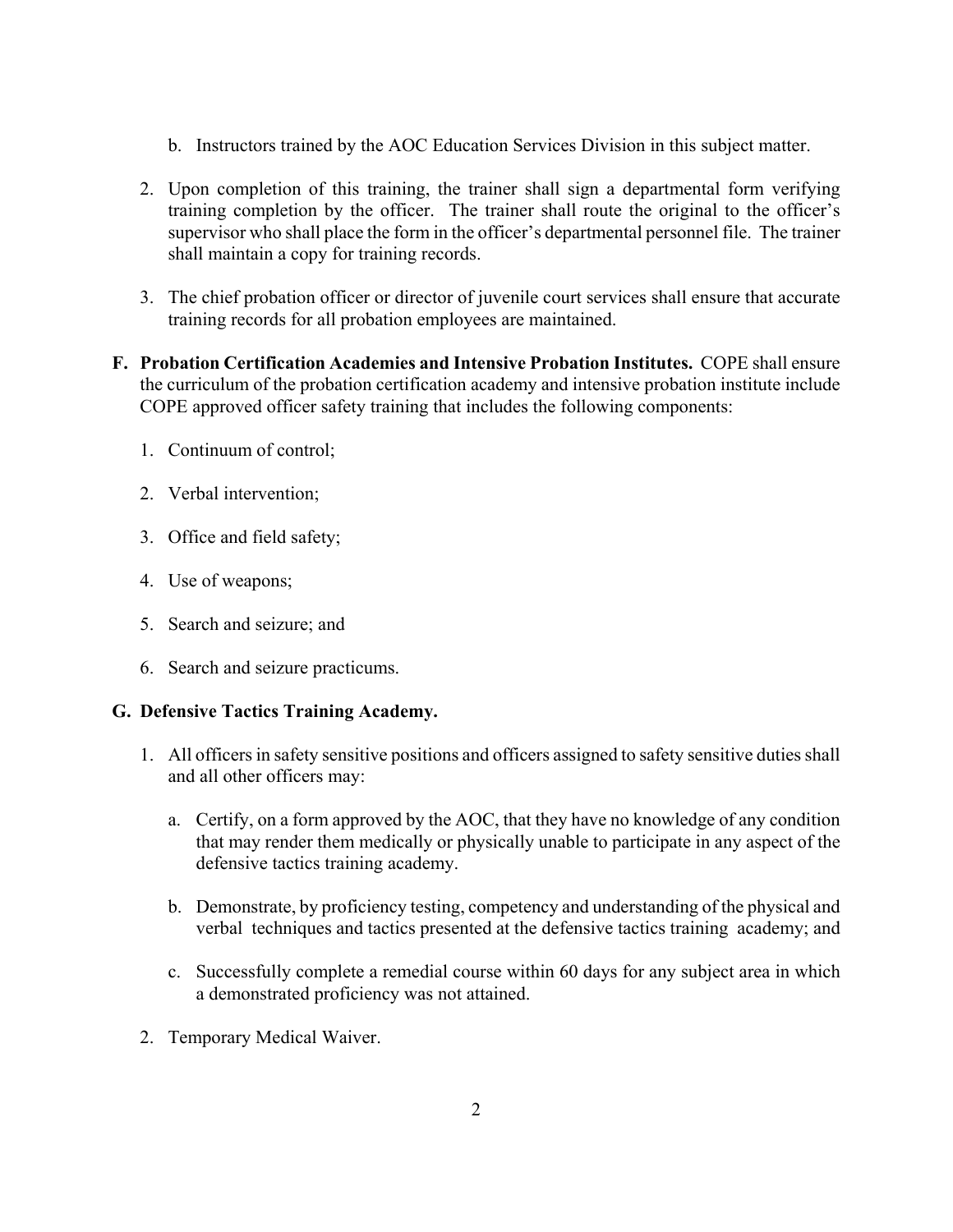- a. An officer may apply, at any time, for a temporary medical waiver of attendance at the defensive tactics training academy.
	- (1) An officer shall submit the request to the chief probation officer or director of juvenile court services.
	- (2) The request shall include a statement completed by a licensed physician that indicates the officer has a medical or physical condition that temporarily impairs the officer's ability to participate in the defensive tactics training academy.
- b. Departments shall reschedule an officer for the defensive tactics training academy upon receiving written medical clearance that indicates the officer's temporary condition will no longer impair participation in the academy.
- 3. Accommodations for a Permanent Medical Condition.
	- a. An officer may, at any time, request accommodations for a permanent medical condition that substantially impairs the officer's ability to perform any defensive tactic in the conventional manner taught in the training academy. The department or the AOC, for good cause and at any time, may initiate a medical accommodation review.
	- b. The department and the AOC shall review the need for accommodation and may consult any additional source of relevant information including, but not limited to;
		- (1) Training staff;
		- (2) The officer's physician; and
		- (3) A licensed physician employed by the department.
	- c. If the department and AOC decide an accommodation is medically advisable, practical and warranted, training staff shall make best efforts to design and teach the officer an alternative manner of performing defensive tactic consistent with the minimum requirements of the training and the officer's medical condition in order to enable the officer to successfully complete the defensive tactics training academy.
- 4. The chief probation officer or director of juvenile court services shall review the assignment of an officer who has been granted a temporary medical waiver or accommodation to determine whether the officer can perform the assigned job duties consistent with the safety of the officer, other officers and the public.
- 5. Based upon the review of assignment, the chief probation officer or director of juvenile court services shall take action consistent with ACJA, section 6-106: Personnel Practices (J)(2)(d).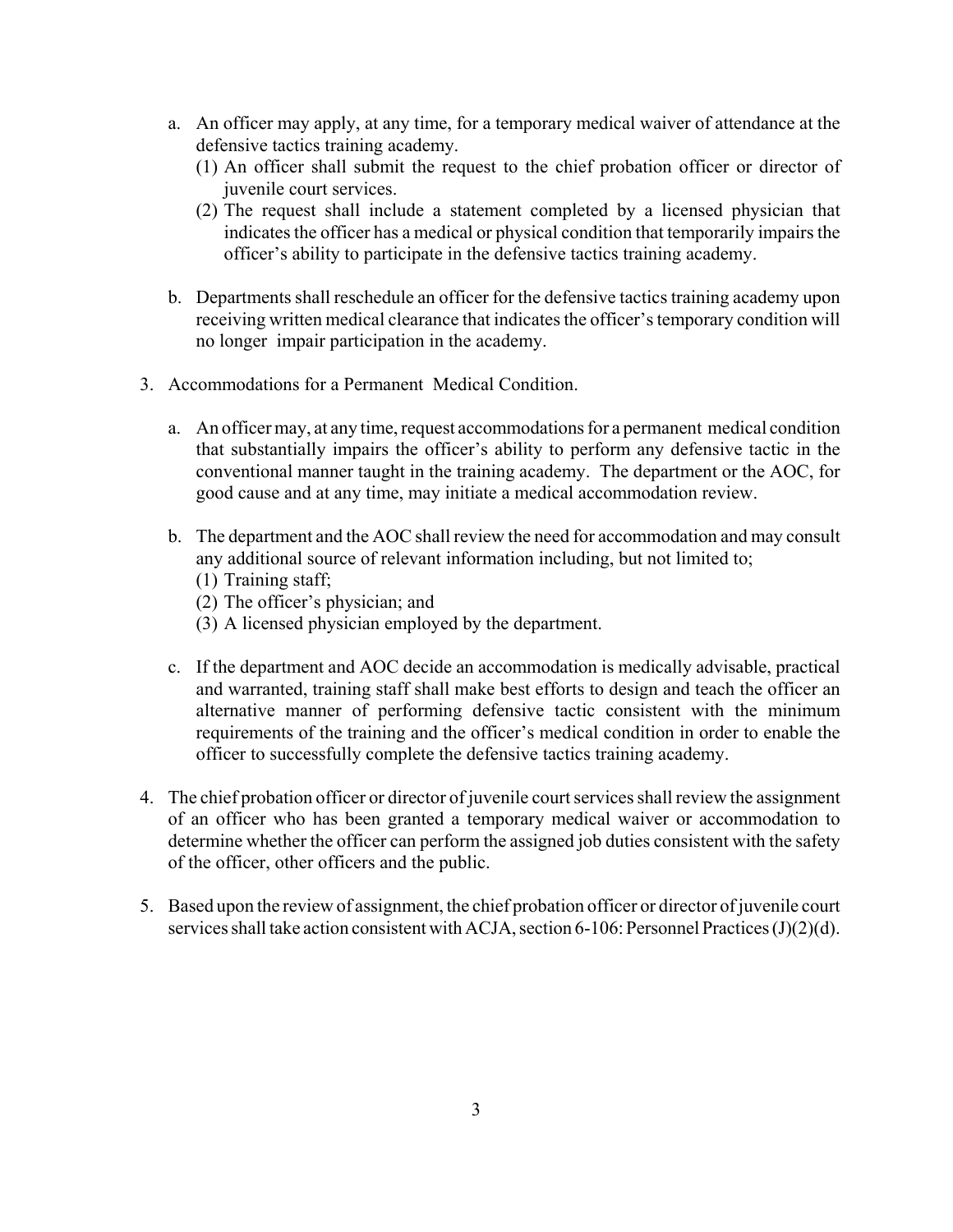- 6. The chief probation officer or director of juvenile court services shall ensure that an officer attends and successfully completes the following training in the order listed:
	- a. A new probation officer shall attend and successfully complete the probation certification academy;
	- b. A new intensive surveillance officer shall attend the intensive probation institute; and
	- c. The COPE approved defensive tactics safety training academy.
- 7. Only AOC approved defensive tactics instructors (DTI) shall instruct at defensive tactics training academies.
- 8. The DTI shall:
	- a. Only use curriculum approved by COPE; and
	- b. Prepare and submit a quarterly training report to the chief probation officer or director of juvenile court services and AOC, on a form approved by AOC.
- 9. The defensive tactics training academy shall include the following topics:
	- a. Verbal de-escalation;
	- b. Use of force and corresponding legal issues;
	- c. Parrying and redirection of force;
	- d. Personal weapons;
	- e. Control holds;
	- f. Pressure points;
	- g. Prone self-defense;
	- h. Oleoresin Capsicum (OC);
	- i. Impact weapons;
	- j. Knife attacks (close quarter management);
	- k. Handcuffing and pat search techniques;
	- l. Weapon disarming;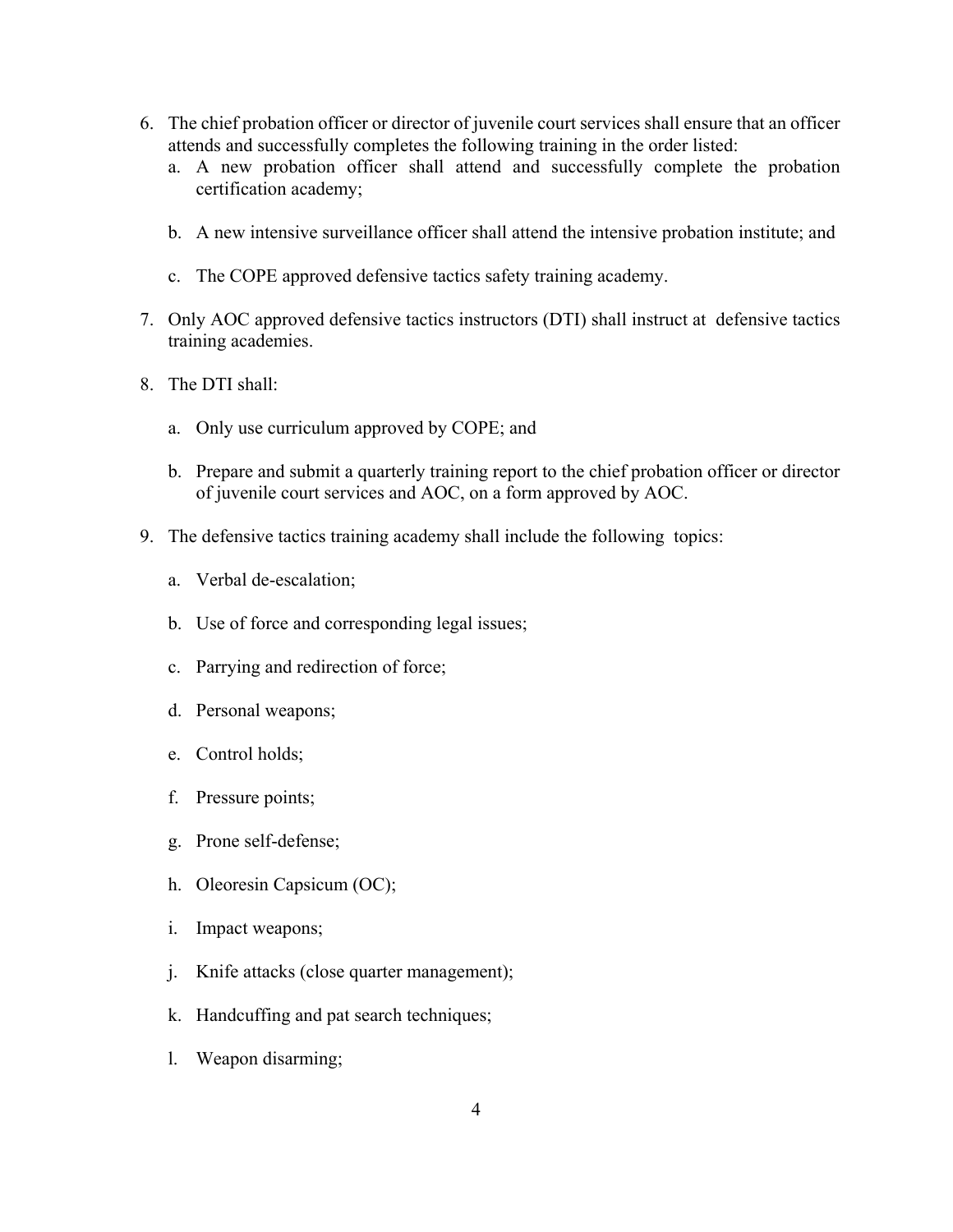- m. Escape holds;
- n. Simulation training; and
- o. Other training as approved by COPE and the AOC probation safety specialist.
- 10. The chief probation officer and director of juvenile court services shall ensure that all officers attend a refresher defensive tactics course of not less than 8 hours every 12 months.

#### **H. Firearms Training Academy.**

- 1. The COPE approved firearms training academy shall include:
	- a. Only COPE approved curriculum;
	- b. Instruction to eligible officers in the safe and effective use of a firearm;
	- c. Emphasis that firearms are for defensive purposes only;
	- d. A firearms qualification course which shall, at a minimum, include:
		- (1) Classroom instruction on the following topics:
			- (a) Nomenclature of firearms;
			- (b) Weapons retention lecture and practicum;
			- (c) Understanding the effects of a critical incident;
			- (d) Legal issues; and
			- (e) Range safety.
		- (2) Range training including:
			- (a) Qualification;
			- (b) Low light conditions;
			- (c) Tactical training;
			- (d) Firearms automated training system or a judgmental shooting simulation; and
			- (e) Range safety.
- 2. Only AOC approved certified firearms instructors (CFI) shall instruct at firearms training academies.
- 3. The CFI shall:
	- a. Only use curriculum approved by COPE; and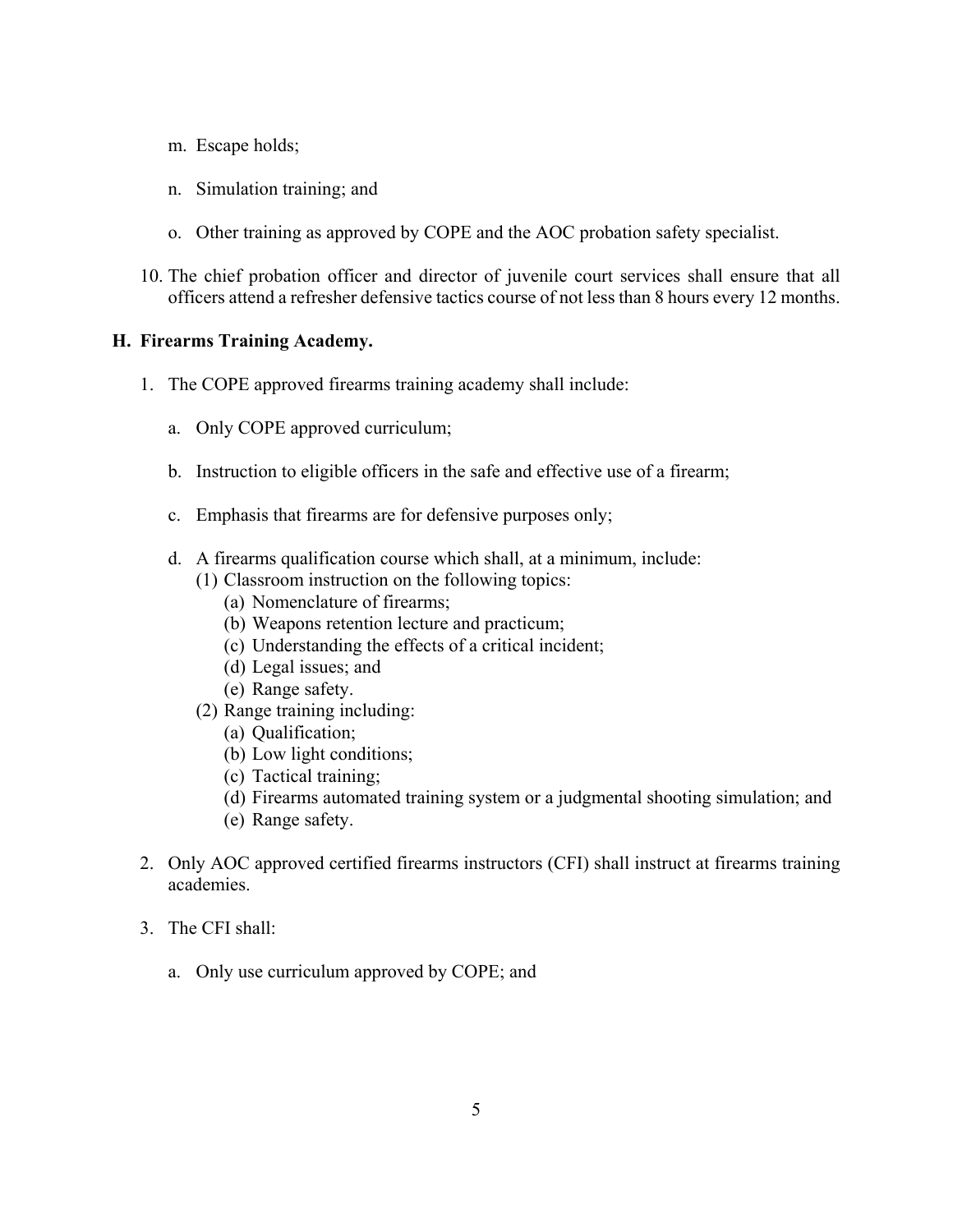- b. Prepare and submit a quarterly training report to the chief probation officer or director of juvenile court services and AOC in a format specified by AOC.
- 4. An officer requesting firearms authorization shall:
	- a. Satisfactorily complete a psychological evaluation, as outlined in ACJA Section 6-113: Firearms Standards code section;
	- b. Have completed and demonstrated proficiency in all courses of the defensive tactics training academy; and
	- c. Satisfactorily complete and pass a competency test in a training course on ACJA Section 6-112 Use of Force Code and Section 6-113 Firearms Standards Code.
- 5. The chief probation officer and director of juvenile court services shall ensure all screening requirements in H(4)(a-c) are satisfactorily completed and written documentation is placed in the officers' personnel file prior to attending firearms training.
- 6. An officer shall attain a minimum standard score of 80% on the firearm's course to qualify.
	- a. An officer shall be considered qualified for one year from qualification date, unless there is a reason to retest proficiency during that time.
	- b. The CFI shall provide an officer failing to qualify another opportunity to qualify the same day. The CFI shall make other arrangements as soon as practical, if this is not possible.
	- c. An officer failing to qualify at the second opportunity, and wishing for another attempt at qualification, shall successfully complete a remedial course.
		- (1) The remedial course shall contain 16 hours of training and use curriculum approved by COPE.
		- (2) The remedial course will be scheduled as soon as practical.
- 7. An officer shall re-qualify annually and attend practice sessions if wishing to maintain firearm authorization status.
	- a. CFIs shall only use a firearms re-qualification course and curriculum that is approved by COPE.
	- b. An officer, requesting to carry a firearm, shall attend the full firearms training academy if firearm certification lapses for more than one full year.
	- c. An officer, requesting to carry a firearm, shall successfully complete the annual requalification if certification has lapsed for less than a year.